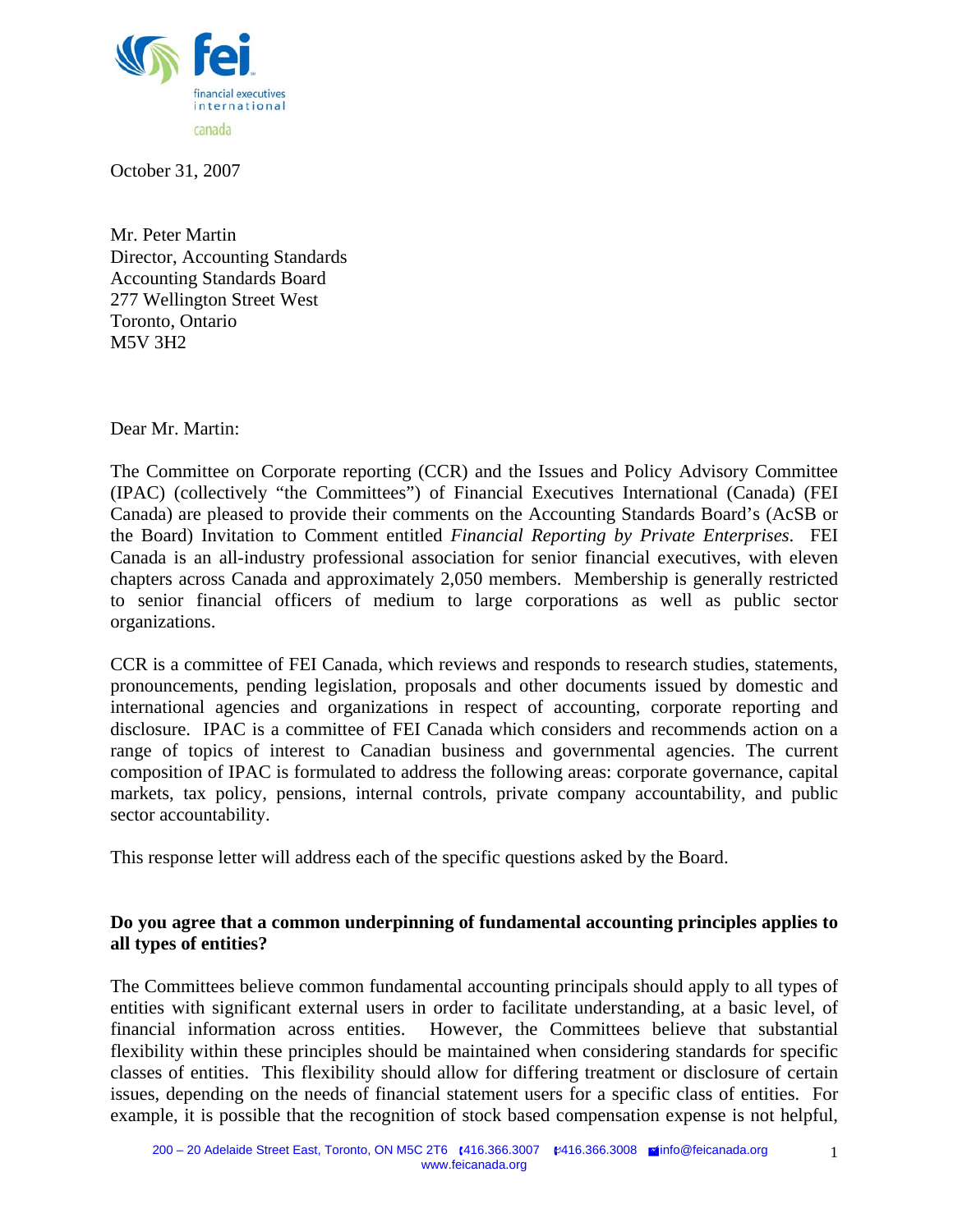

and possibly confusing, for the users of the financial information from private entities. As another example, currently disclosures related to pension expense differ in detail for publicly traded companies as compared to other companies.

## **Comment on the need for linkage** *(to standards for publicly accountable enterprises)* **and the extent of its importance in developing accounting standards for private enterprises**

The Committees recognize that the complexity of many accounting standards places a significant financial reporting burden on private companies and believes that there must be a process to alleviate this burden. In addition, the Committees recognize that many aspects of existing accounting standards do not necessarily provide significant value to the users of financial information of private companies. However, this does not mean that it is necessary or appropriate to create Canadian GAAP specifically for private companies.

The Committees believe there should be a strong linkage to the standards for publicly accountable enterprises. Without a strong linkage, the resulting divergent standards would be complex and confusing to users and the financial community as a whole. In addition, a strong linkage helps facilitate the movement of expertise between public and private entities, and the movement of private companies going public and public companies going private.

## **Which of these options do you believe will best satisfy the needs of both users and preparers of private enterprise financial statements?**

- **Option 1** A top-down approach based on GAAP for publicly accountable enterprises
- **Option 2** Adoption of the IFRS-SME, with or without modification
- **Option 3** An independently developed set of standards

The Committees believe Option 1 best satisfies the needs of both users and preparers of private enterprise financial statements. The starting place for all Canadian enterprises should be international accounting standards. It should then be determined which standards, or specific measurement or disclosure rules, should not apply to private enterprises.

International standards are based on a well-defined conceptual model. Therefore the standards for private enterprises will start from a conceptually sound body of work that will be well understood by the financial community. The development of standards for private enterprises would only require debate regarding the exceptions or exemptions from disclosure, rather than developing a separate comprehensive body of standards for private companies. This is similar to the differential reporting model that is already in place.

The Committees believe Options 2 and 3 could result in significantly divergent standards that would add unnecessary complexity and would be confusing to financial statement users and the financial community as a whole. Significantly divergent standards would reduce flexibility in the movement of expertise among different classes of entities, and create a significant training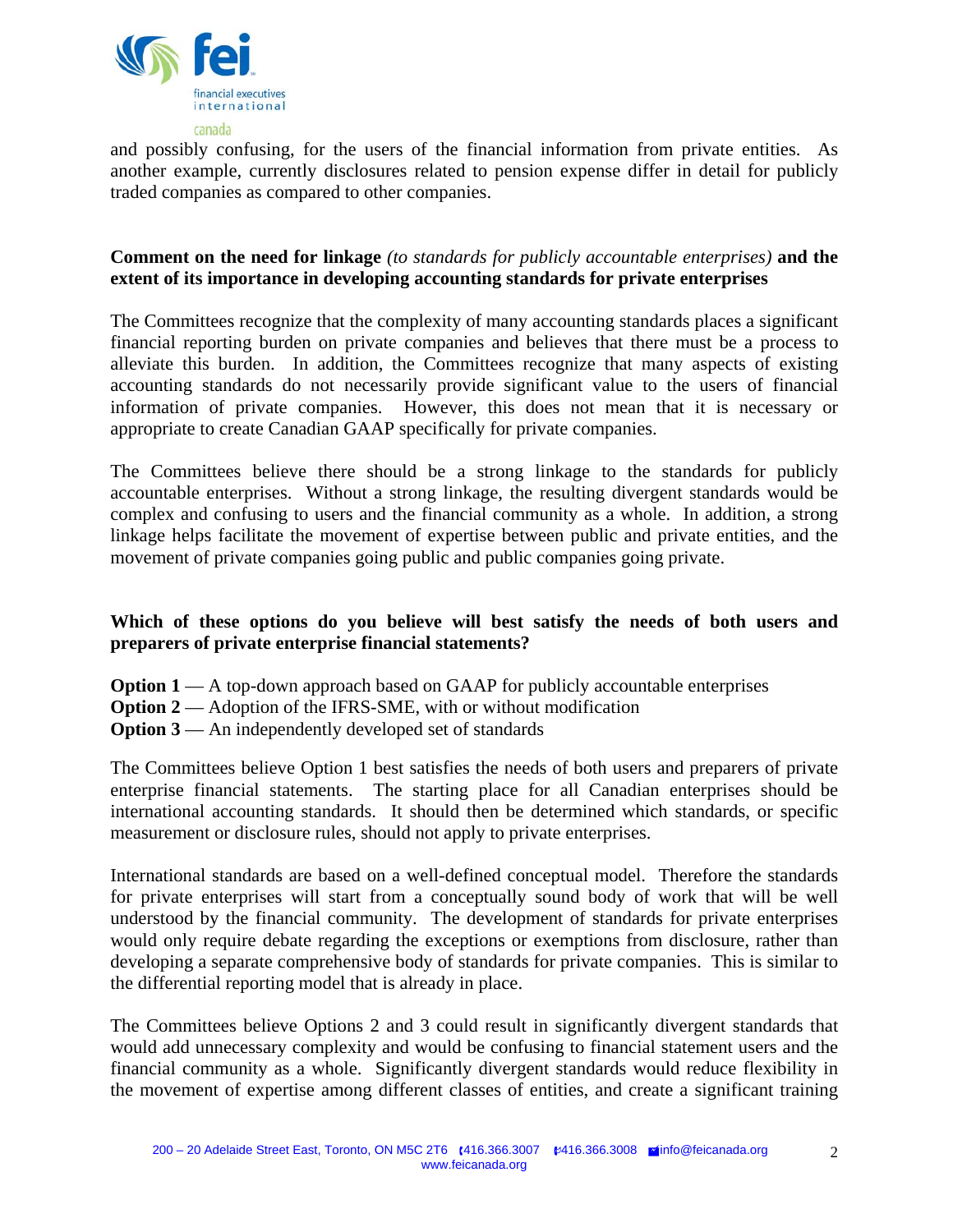

burden on both industry and public practice in a time when accounting resources are scarce and at a premium.

With respect to Option 2, there are a number of contentious issues within the IFRS-SME standards, and these standards do not appear to be gaining the same level of international acceptance as the primary body of IFRS. As a result there could be significant changes to IFRS-SME as currently published in exposure draft before acceptance. The Committees do not believe there is value in adoption of the IFRS-SME since IFRS already provides a sound set of standards to which exemptions and exceptions can be applied.

The Committees believe that it will be difficult to independently develop a separate set of standards because the needs of users will be diverse and it will be difficult to tailor these standards to satisfy all individual needs. In addition, the Committees do not support the greater cost that would be associated with the development of an independent set of standards under Option 3.

The Committees believe that a differential reporting model based on IFRS is the most appropriate strategy for setting standards for private enterprises. The Committees are of the opinion that the development of this model should strive to significantly reduce the complexity of the standards to be applied to private enterprises. There should be serious consideration of a significant number of meaningful exceptions and exemptions, in terms of both measurement and disclosure, based on a sound understanding of the needs of the users of the financial information. A cost/benefit analysis should be carefully considered for complex issues within the standards for publicly accountable enterprises.

The Committees believe the "mix and match" aspect of the current differential reporting model should be retained, allowing management to exercise its judgment regarding what is useful to the users of the financial statements of their organization. Clear disclosure of the choices made will facilitate understanding of the how the standards have been applied.

## **Comment on the need for development of non-GAAP guidance, including an indication of who requires such guidance, its purpose and who should develop it.**

The Committees fully support the current initiatives of the CICA in the development of a new accounting framework for entities without significant external users.

In conclusion, the Committees believe that accounting standards for private enterprises with significant external users should be developed based on the foundation provided by IFRS. The Committees are of the opinion that a differential reporting model based on IFRS will result in standards that are relatively consistent with other classes of entities and enable meaningful exemptions from complex standards that may be unnecessary for the financial statement users of private entities.